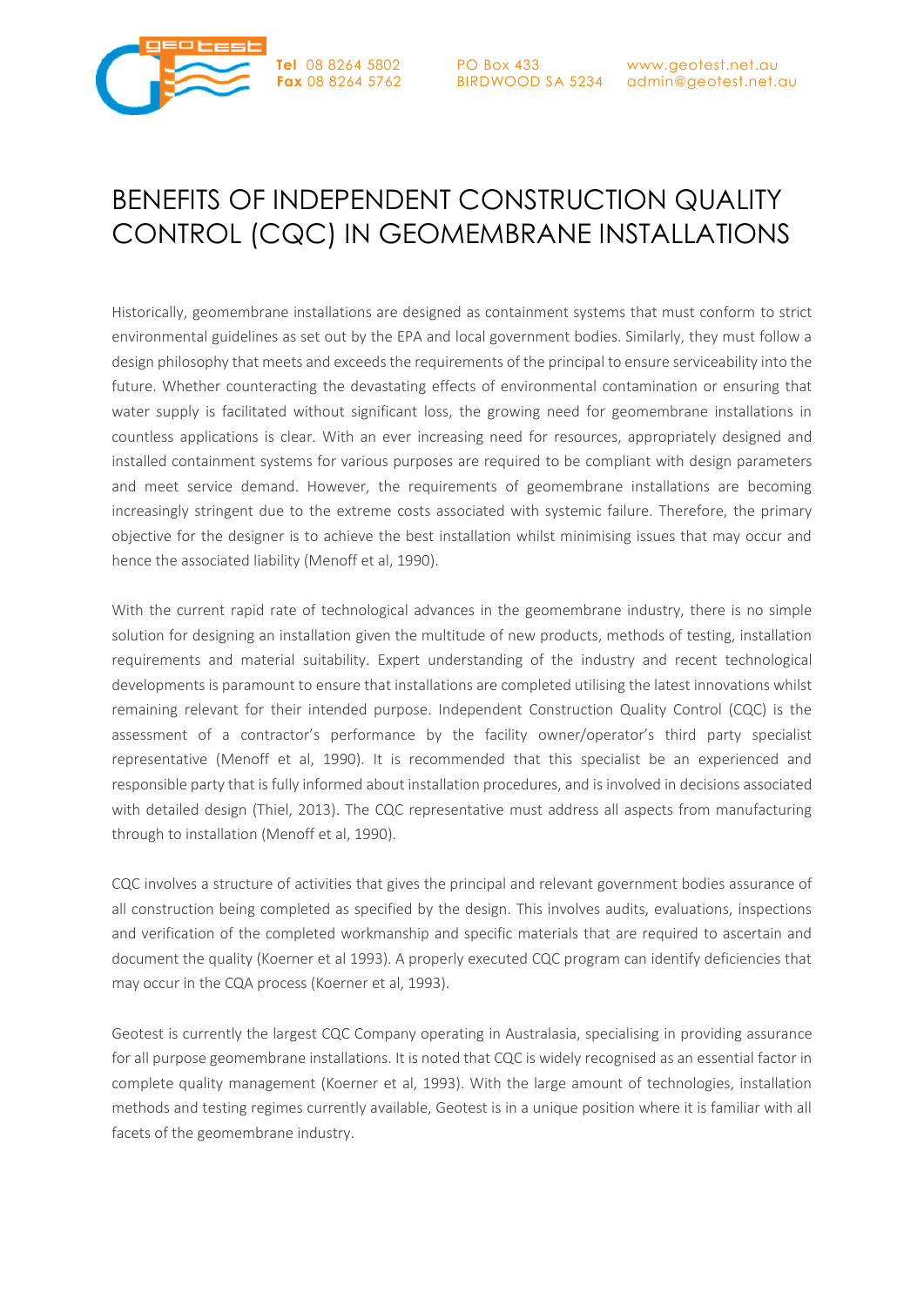

PO Box 433

BIRDWOOD SA 5234 admin@geotest.net.au www.geotest.net.au

By employing Geotest alongside a contracting company, the Construction Quality Assurance procedures completed by the installer are monitored. Although CQA and independent CQC are separate undertakings, they are inherently similar in nature and in an efficient construction project will complement one another (Koerner et al, 1993).

Geotest has provided independent services on all types of installations completed by every major lining company in Australia. However, Geotest is not affiliated with lining or geomembrane manufacturing companies meaning that its services are fully independent. In addition, Geotest has been the Australasian pioneer in reviewing new technology and products in the geomembrane industry. As a result, there is no other company with the amount of experience and knowledge comparatively in the nation. Geotest specialises in niche testing regimes and has proven results time and time again.

By employing personnel with extensive experience in the geomembrane industry, Geotest can give full confidence that a project is completed without delays or doubt in the installation quality. Given that geomembrane is notoriously difficult to install with huge variability in materials and required techniques, the devastating consequences of a failure are minimised and confidence is upheld for a project. There is much variability in geosynthetic properties due to manufacturing processes or as a result of damage incurred in the installation processes (Touze-Foltz et al, 2008). CQC confirms that the installation was completed according to the design philosophy and relevant technical specification (Menoff et al, 1990).

Current standard specification values, such as those presented in GRI-GM13 tend to suggest minimum property values for geomembrane materials that are at the low end of what is achievable when compared to manufacturer's current published values (Erickson et al, 2008). This demonstrates that expert knowledge is required to determine the appropriate minimum technical values for each individual project as these standards are becoming superseded with performance requirements increasing.

Although the implementation of CQC may increase the budget for a projects completion, it is low when compared to the possible cost of corrective actions, subsequent remediation and potential environmental contamination as a result of a defective installation (Menoff et al, 1990). A defective installation may result in premature closure of the facility, create operational problems and present asset value loss (Menoff et al, 1990). CQC provides certification of the installation by provision of technical and legal documentation and gives confidence that it has been completed with the largest degree of integrity to minimise the aforementioned problems (Menoff et al, 1990). CQC puts pressure on the geomembrane contractor to complete the required work within specification, giving confidence that the installation has been completed correctly and as per the design philosophy (Darilek et al. 2001).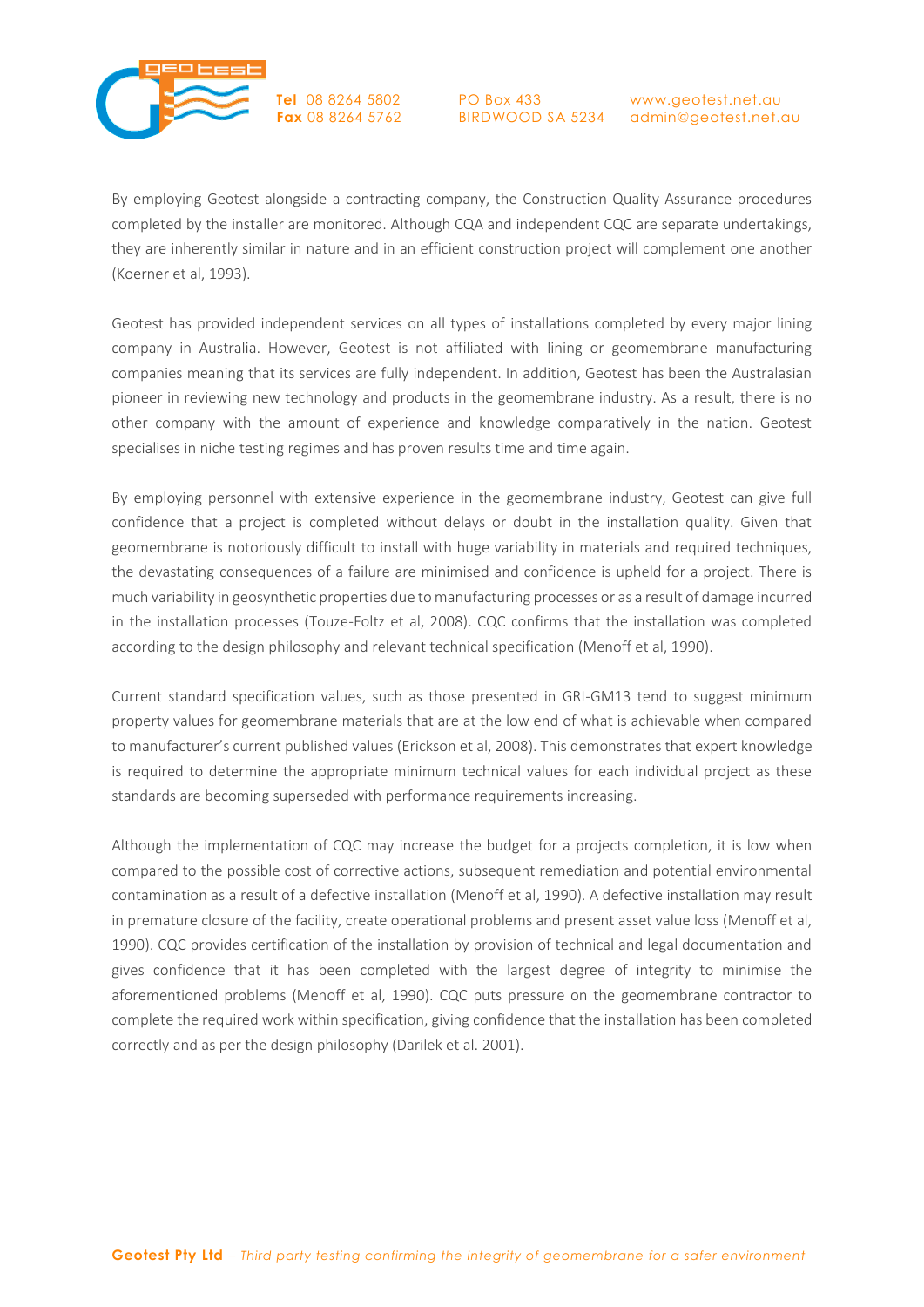

PO Box 433

BIRDWOOD SA 5234 admin@geotest.net.au www.geotest.net.au

## REQUIREMENTS OF AN EXPERIENCED CONSTRUCTION QUALITY CONTROL (CQC) PROVIDER

Simply providing a specification and design philosophy to a contracting company is no longer enough to guarantee the correct installation of a geomembrane containment system.

Given the high stakes nature of systemic failure in an installation, confidence that the construction has been completed correctly is a mandatory requirement to satisfy concerns from stakeholders such as environmental agencies and principals. Third party CQC allows mitigation of risk from the principal to reduce ultimate liability. Third party CQC monitors an installer to evaluate whether there has been compliance with the design philosophy of the project (Touze-Foltz, 2008).

An experienced third party CQC provider will provide a full package of CQC services, using rigorous processes to ensure that installations are completed in accordance with strict environmental guidelines and site specific technical specifications.

The following processes are needed from a CQC provider to ensure installation quality:

- Demonstration of a complete understanding of factory fabrication processes, onsite installation issues, welding techniques and mandatory certifications required by personnel.
- Performing a full review of contractor work method statements (WMS) and Inspection and Test Plans (ITPs) to ensure that the intended procedures adhere to standards set in the technical specification and industry standards including GRI-GM 13, 19 and IAGI.
- ◆ Completion of a full analysis of all materials proposed to be used by the contractor, selecting samples for independent testing, reviewing manufacturer's information and warranty, keeping records of when and where each is used with full traceability, conducting inspections to assess handling, storage and damage of materials, useability requirements and quarantining of materials not conforming to specification.
- Attending scheduled meetings outlining progress, planned activities, issues requiring resolution, revision to proposed works. Provide full expert technical support on installation issues, RFI's, TQ's and NCR's that may be encountered during the installation process. This ensures immediate resolution with problems and that the project is completed without delay.
- Maintain a real time digital database of all field information that is updated as installation occurs. This includes trial welds from field seaming and their conformance to GRI-GM 19 and ASTM D6392, progress tracking of installation and comparison to planned completion time, destructive test selection, defect identification and logging of all repairs.
- Providing an extensive photo history that gives assurance to the principal that the specification and design philosophy has been followed for the project.
- Be experienced in completing inspections of subgrade, GCL lining systems, geomembrane and geotextile. This gives confidence to all parties that hold points throughout the project have been complied to and that the installation has been correctly implemented.
- Maintain a presence and monitoring in the field at all times, minimising installation issues that occur, completing inspections of finished areas for defects and providing a final sign off of lot areas. Review documentation of all installed materials and contractor QA submittals. Report damage and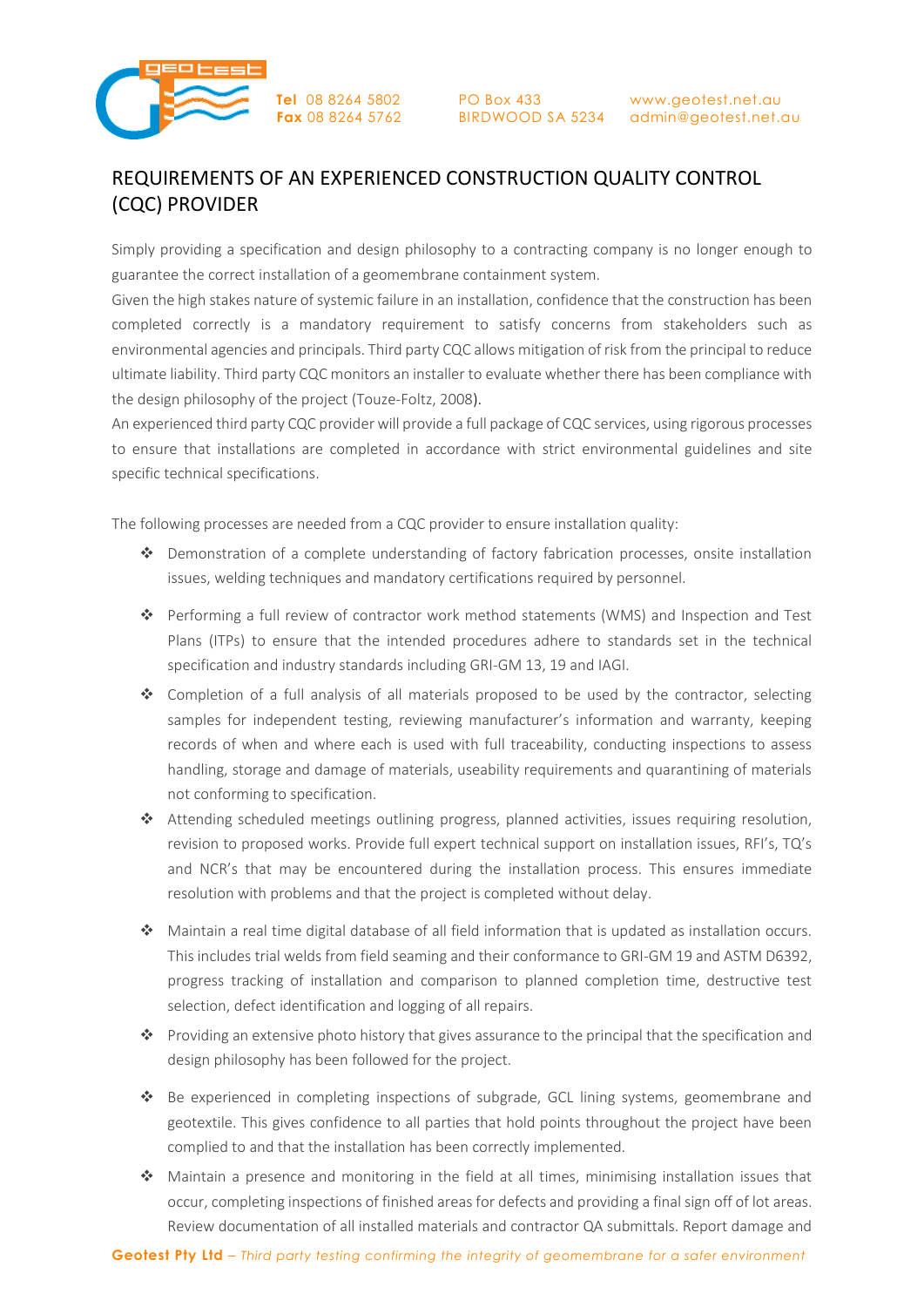

PO Box 433

BIRDWOOD SA 5234 admin@geotest.net.au www.geotest.net.au

deviations from methods statements or technical specification including non-conformances. Monitor progress against schedules and report performances against targets. Provide daily reports of all works conducted.

- Provide independent destructive test selection and location recording for every 150 metres of welded field seam ensuring that a representative sample is taken of installation quality.
- Provision of a final executive summary of the project on completion. This outlines the conformance to the Construction Quality Assurance Plan, the approved manufacturer MQA, deployment completion, conformance to relevant ASTM or GRI standards and other issues encountered during the project.

## IMPLEMENTATION OF CQA BY THE CONTRACTOR ON A PROJECT ALONG WITH ELECTRICAL LEAK INTEGRITY SURVEYING

The following statistics were collected during a ten year period and extracted from a previous publication: Lessons Learned from 10 years of Leak Surveys on Geomembranes (Forget B. 2005a, Forget B. et al. 2005b). The study of 89 projects covering 2,652,000  $m^2$  in 8 different countries highlights the importance of installation contractors employing a rigorous CQA program during geomembrane installation. Analysis of the data illustrates there to be fewer voids detected in each project with a CQA system implemented and leak detection survey in comparison to the absence of both.

The CQA system allows a preventive control of leaks and reduces incidences of damage and nonconformance by the contractor when completed correctly. Therefore, competent Quality Assurance when combined with leak detection ensures the integrity of a project.

| <b>Activity</b>                 | <b>Exposed HDPE Geomembranes</b><br>(Water Puddle)                                         |                    | <b>Covered HDPE Geomembranes</b><br>(Dipole)                                   |                                                                                   |  |  |
|---------------------------------|--------------------------------------------------------------------------------------------|--------------------|--------------------------------------------------------------------------------|-----------------------------------------------------------------------------------|--|--|
|                                 | With COA                                                                                   | <b>Without COA</b> | With CQA and<br>geoelectrical leak<br>survey (water puddle)<br>before covering | Without CQA nor<br>geoelectrical leak survey<br>(water puddle) before<br>covering |  |  |
| Geomembrane<br><b>Thickness</b> | Number of leaks per hectare (prospected area m <sup>2</sup> ) -quantity of site prospected |                    |                                                                                |                                                                                   |  |  |
| $2.0 \text{ mm}$                | $3.2(362460) - 32$                                                                         | No data            | $0.2(170190) - 16$                                                             | $15.6(50600) - 3$                                                                 |  |  |
| $1.5 \text{ mm}$                | $5.1(66 880) - 4$                                                                          | No data            | No data                                                                        | $24.7(10500) - 3$                                                                 |  |  |
| 1.0 <sub>mm</sub>               | $20.5(17070) - 2$                                                                          | $31.5(313770) - 6$ | No data                                                                        | No data                                                                           |  |  |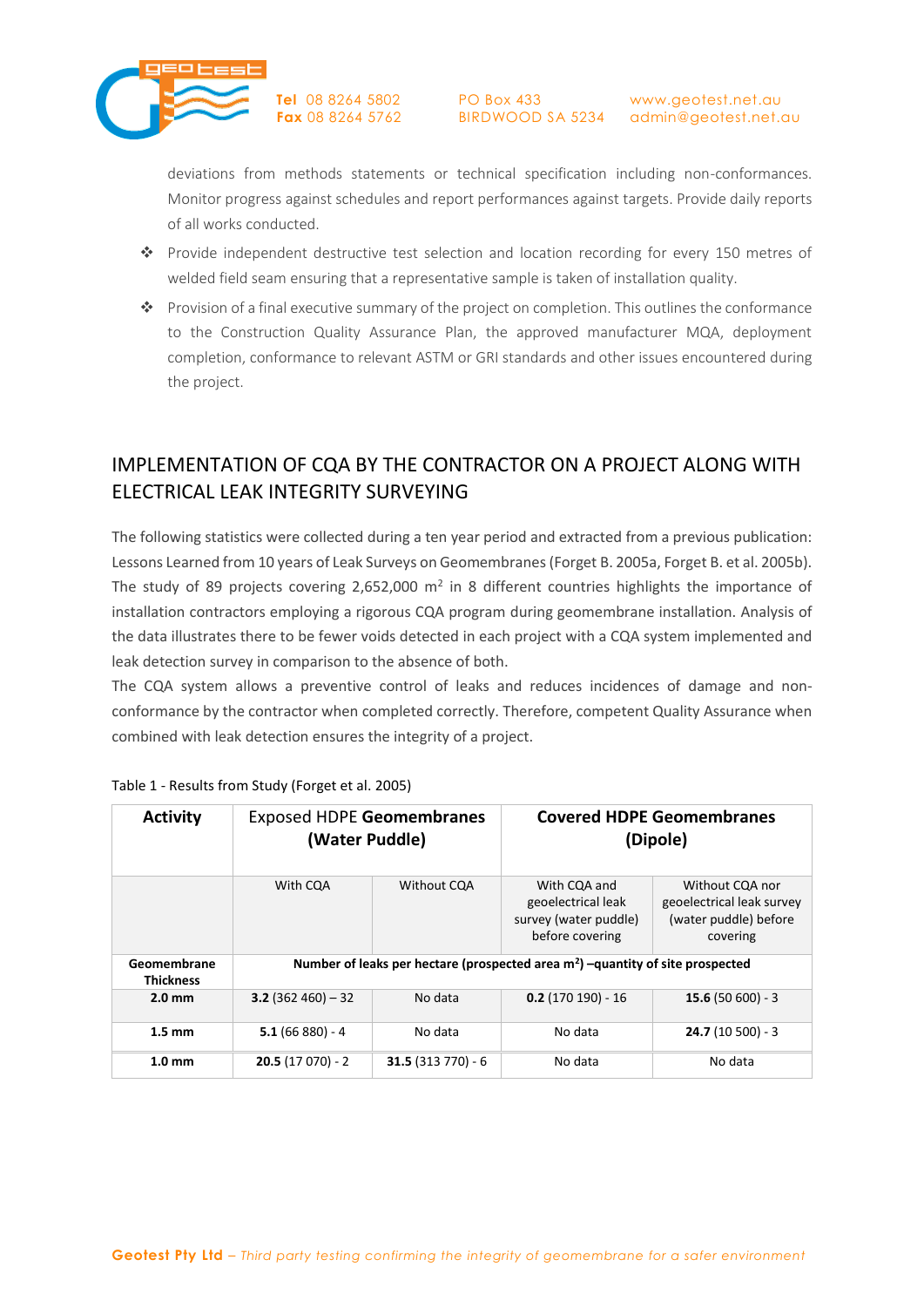

## GEOTEST RESULTS CQC IN ADDITION TO CQA

The table following below is generated from a selection of installations Geotest has electrical leak tested that have been completed with third party CQC. These statistics demonstrate that third party CQC significantly reduces the amount of voids found post installation with electrical leak integrity surveys by up to 14 times in comparison to without CQC. This further reinforces that independent third party CQC completed by Geotest gives the utmost confidence about the quality and compliance of an installation and increases the standard of work completed by a contractor/installer.

|                                  | <b>No. of installations</b> | <b>Voids</b> | Area $(m2)$ | <b>Voids per Hectare</b> |
|----------------------------------|-----------------------------|--------------|-------------|--------------------------|
| <b>Contractor Without</b><br>COA | 12                          | 403          | 536,600     | 7.51                     |
| Contractor With CQC              | 13                          | 57           | 1,040,000   | 0.55                     |

## TESTING CAPABILITIES

Geotest are the leaders in Electrical Leak Location Surveying of installations in Australasia. Testing methods that Geotest can supply are dependent on project specific circumstances, however can be combined or adapted to suit needs.

Current testing methods that Geotest are able to provide are compliant with the following ASTM standards for the testing of Geomembranes.

- Dipole Method Soil Covered Geomembranes ASTM D7007
- Dipole Method Water Covered Geomembrane ASTM D7007
- Water Puddle Method ASTM D7002
- **Water Lance Method ASTM D7703**
- Conductive-Backed Geomembrane Spark Testing Method ASTM D7240
- **Arc Testing Method ASTM D7953**

Geotest also specialise in assisting with specification, location and orientation of design elements required for testing, required electrical isolation, Optimum Moisture Content (OMC) for subgrade and GCL, site specific testing requirements and the provision of material for testing such as conductive liner.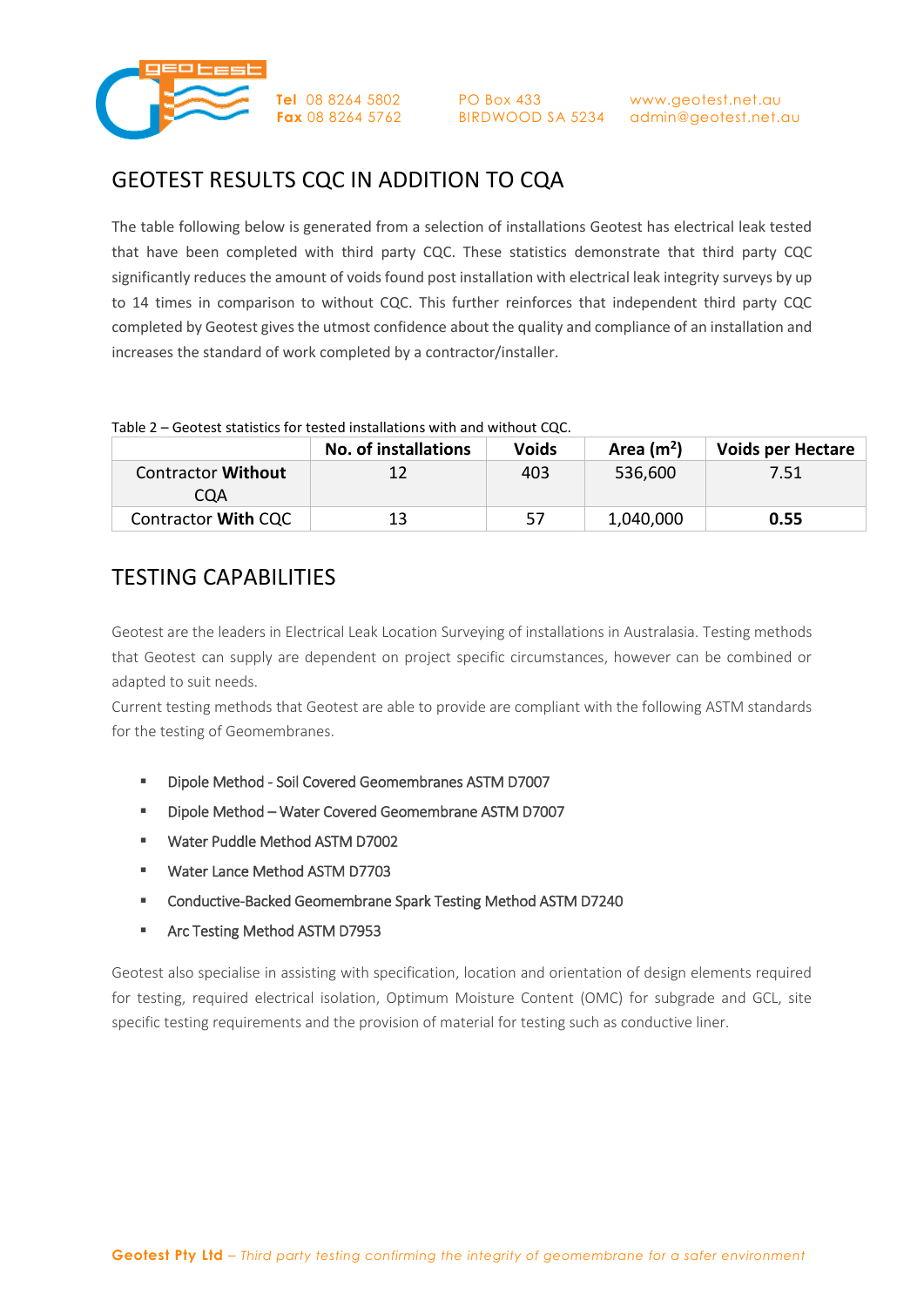

PO Box 433

## SUMMARY

Liner installations have many components required to be successful, and without any of these there is a risk of failure and/or compromise of the service life. These include;

- **Good design and specification.**
- **Correct selection of materials both in resistance and performance.**
- **Choice of competent installation company with appropriate CQA measures.**
- **Use of an experienced CQC provider to monitor and prevent problems in the installation, ultimately managing the overall risk.**
- **Completion of Electrical Leak Detection over the entire installation to ensure integrity.**
- **Ongoing monitoring and maintenance of the installation**

Only with this combination of processes can there be the optimum outcome for the installation, with confidence that it has been completed to specification and in line with the intended design philosophy.

Geotest's services are extremely cost effective and flexible in meeting our client's needs on a job specific basis. We have extensive experience in providing CQC solutions that ensure the project is completed within specification and environmental requirements.

Geotest has a proven track record with an increase in installation quality on all projects involved in, providing a full package of CQC services to give confidence in works completed by the contractor. Geotest is engaged by large institutions and companies as they recognise geomembrane installations are a specialist area that requires expert, up to date knowledge to address concerns. Geotest has the familiarity and experience to effectively identify problems in polymers and installations to ultimately reduce the risk profile to the client.